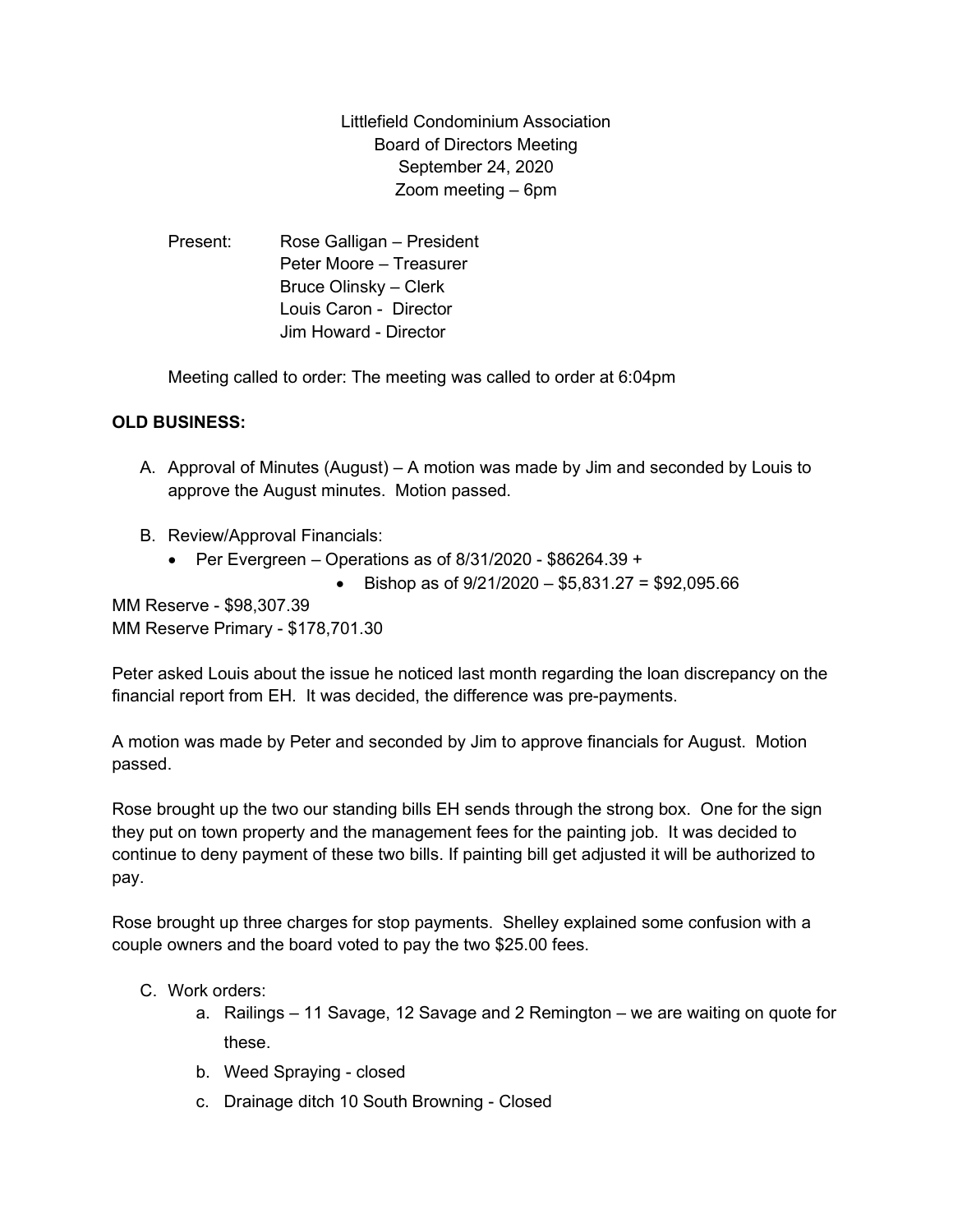- d. Top Notch finish painting discussed items to be painted: telephone enclosures, dryer vents, white prime boards, face boards and end caps, plugs for screw holes, re-painting of areas on radon systems where clamps were removed. The quote was for 96 items at \$42.00 per item for a total cost of \$4032.00. Rose to ask for more clarification on quote, which items will be taken care of.
- e. Street Lights Closed
- f. 2 Savage Ct paving to step to be rectified.

D. Advance Pest Control - Rose will email Lee to see if he has gotten a report for the follow up at Remington. Termites – Shelley to follow up for reports.

E. Fall Walk Through – Scheduled for October  $13<sup>th</sup>$ , 2020 at noon.

- G. Bank Brownings Loureiro Engineering no word yet, Louis will try again to contact.
- H. Issues.

1) Shed doors – Fall walk through – 10/13/2020

2) Estimates – roofs/ stump grinding/ - Magoon Tree/Collins Tree. Rose and Louis walked the property and make adjustment's to and will see if Magoon Tree come in October.

3) Roofs cleaning – waiting for estimates – Marquis quoted \$12,000.00 for entire property. It was decided to do one building that seems to be the worse and this will be the deciding factor of whether to have them do more. Shelley suggested they put this on a schedule for the budget to have a Court or two done per year. Shelley to search power washing companies for additional quotes.

4) 7 NB garage - Suggestion by Louis to wee what Bricket Hill did at 10 S. Browning. It was noted to wait until we have a good rain fall to check for the leak.

5) 9 Savage and 6 Beretta – exposed wires – Shelley to call Comcast.

 6) 1 Savage – mice and chipmunks update: Terminix to fill holes from inside and Shelley to check if they will also do the exterior.

7) Ash Tree – update – Collins Tree and Bartlett Tree – Shelley to call both companies.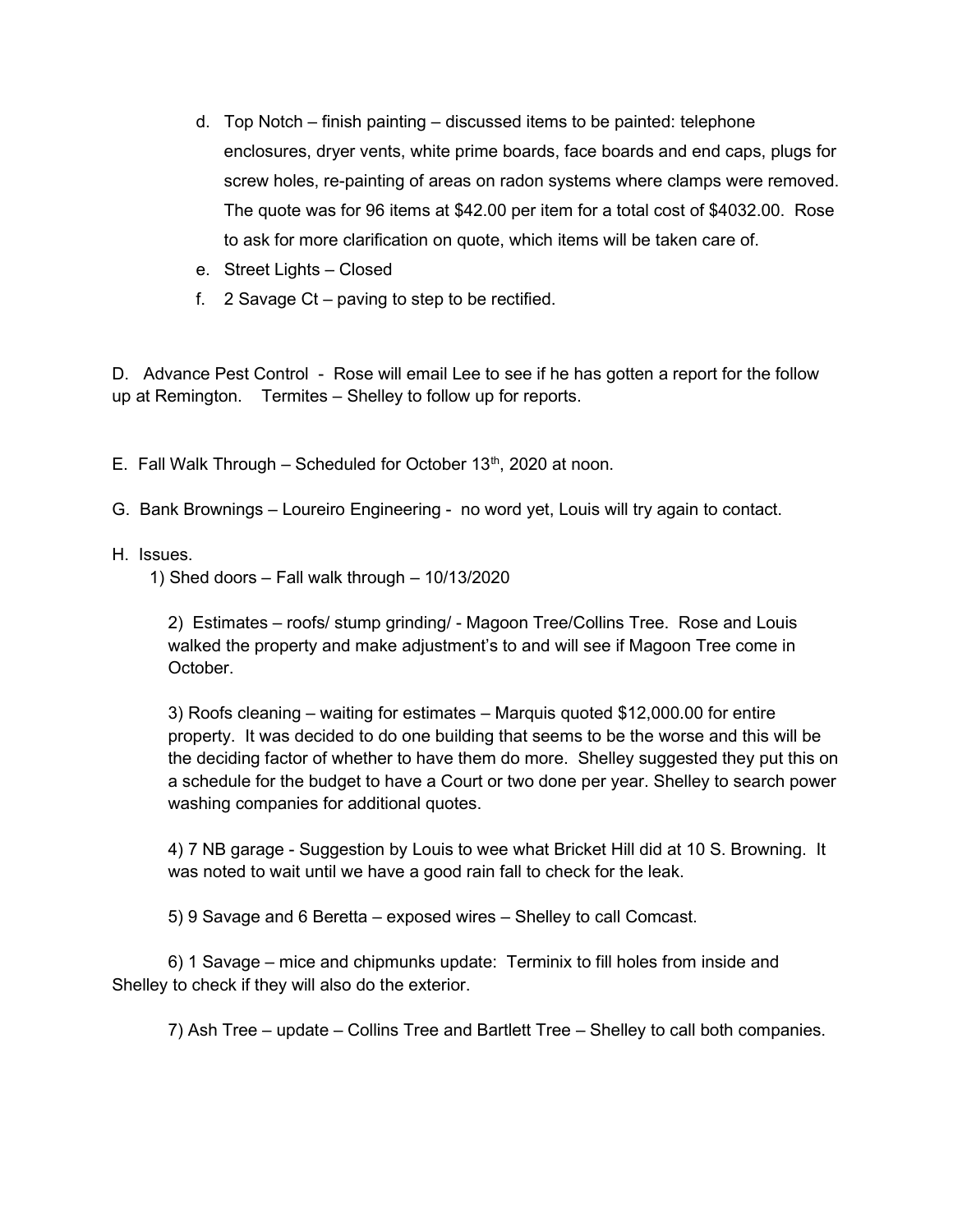8) List for Kevin:

- Handrails for Beretta waiting for end caps that are on back order.
- Granite pieces area needs to be fixed, 14 Winchester and a couple others
- railroad ties on Remington removed, he did grade it,
- finish hydroseeding, there are some areas not done
- cleaning gutters, to be cleaned in the fall
- mulch to be done next week

The board complimented Kevin on everything he has done for the association.

## OTHER BUSINESS:

No other business at this meeting.

## NEW BUSINESS:

A. Open Session – Louis asked for approval to install metal gutter over his front porch. Approval granted by board.

B. Prep for Annual Meeting – Jim has signed the agreement of use with the Church, we are booked from 5pm – 9pm. They stated they would like a fee of \$125.00 for the use, Louis made the motion and Peter seconded to pay the Church \$125.00, motion approved. It was requested that we also include a zoom meeting with the annual meeting in order to get a quorum.

C. Transfer of funds/records from Evergreen – Shelley received an email today that all records and funds will be turned over on September 30 at 11am, she will pick up.

D. Winter plow Contract – K. Clough – received 3 year contract - \$25,000.00. Rose talked to Kevin about a snow blower attachment for his bobcat, that would add an additional \$3,000.00 to the monthly fee. Kevin felt it is not needed, as part of the contract and if we have a bad winter that he needs to move snow, he offered to do it on a case by case basis. Also, he offers his guys a snow blower to do sidewalks, but they prefer to shovel. Acceptance of the 3 year contract was voted by the board.

E. Newsletter - items to be considered CIN –garbage being stored in porch closet or garages for weeks, picking up after pet, residents beginning to use visitor's parking, chimney inspections, new vehicles on property that have to be registered – information sheets will be available online to fill out. It was decided to get the first newsletter out after the annual meeting.